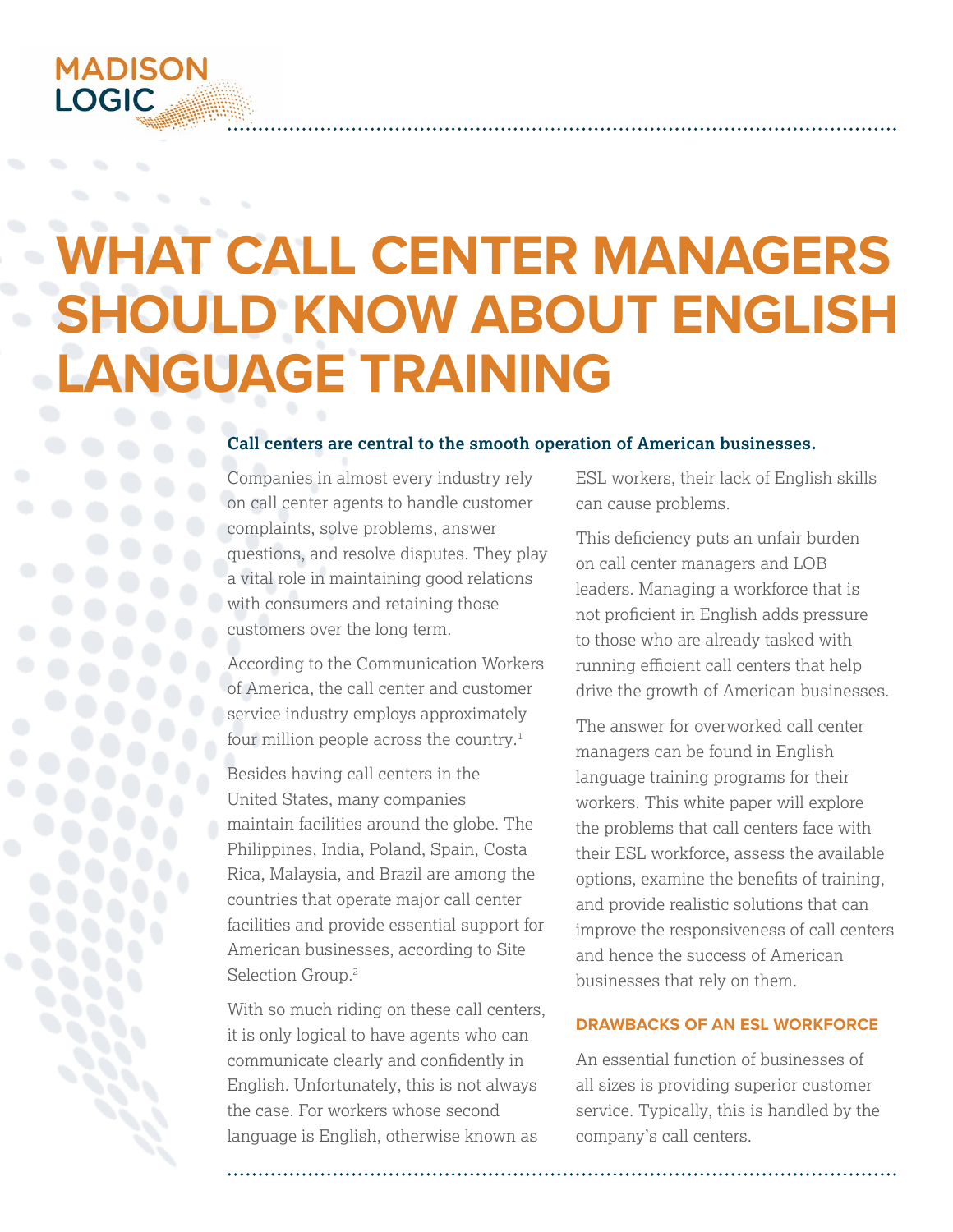

In a way, a call center is the company's lynchpin. Call center agents interact with customers and prospects in an "up close and personal" way. They represent the company in one-on-one exchanges and are the human voice of the company every time they pick up the phone. Indeed, a customer's experience with a call center agent will go a long way in determining how that customer thinks of the company and whether they will continue to do business with it.

The ability to communicate with assurance cannot be overstated. According to a survey of HR leaders in domestic and global companies of all sizes co-conducted by *Workforce Management* magazine, 78 percent of respondents said that language skills "had a significant effect on reaching their business goals."3

Call center agents with limited English proficiency (LEP) put the reputation of any company at risk and cause unnecessary problems for the center's already burdened managers. For example:

- **Harder to retain workers.** Call center operations tend to lose agents faster than other industries. The Quality Assurance & Training Connection organization found that "overall averages for the call center industry as a whole range between 30 to 45 percent, with some centers having almost no turnover, and other centers having turnover in the triple digits."<sup>4</sup>
- **Lower productivity and profitability.**  Disengaged call center agents can have a negative impact on a company's

bottom line. A McLean & Company study found that the performance level of disengaged employees falls by 55 percent.5

- **Undermines employee cohesion and morale.** Call center agents who feel disconnected from the corporate culture because of language problems affect the working climate of fellow workers. McLean & Company reports that "47% of disengaged employees complain about their organization to co-workers and 43% complain about their manager to co-workers. That means if you have a disengaged call center, almost half of your agents are complaining."6
- **Workers missing shifts.** Higher absenteeism has been reported in call centers as a result of agents who feel isolated from their fellow workers and the overall company.<sup>7</sup>
- **Longer to resolve customer problems.** According to a study by Intradiem, a solutions provider for frontline workforces, "When agents don't feel engaged, employees pay less attention, care less about their work and make more mistakes, costing your contact center money."8
- **Drains company resources.** LEP call center agents can drive up company costs. Intradiem estimates "that disengaged agents cost your contact center \$714,000 USD for every 100 agents."9

It is clear that call centers with LEP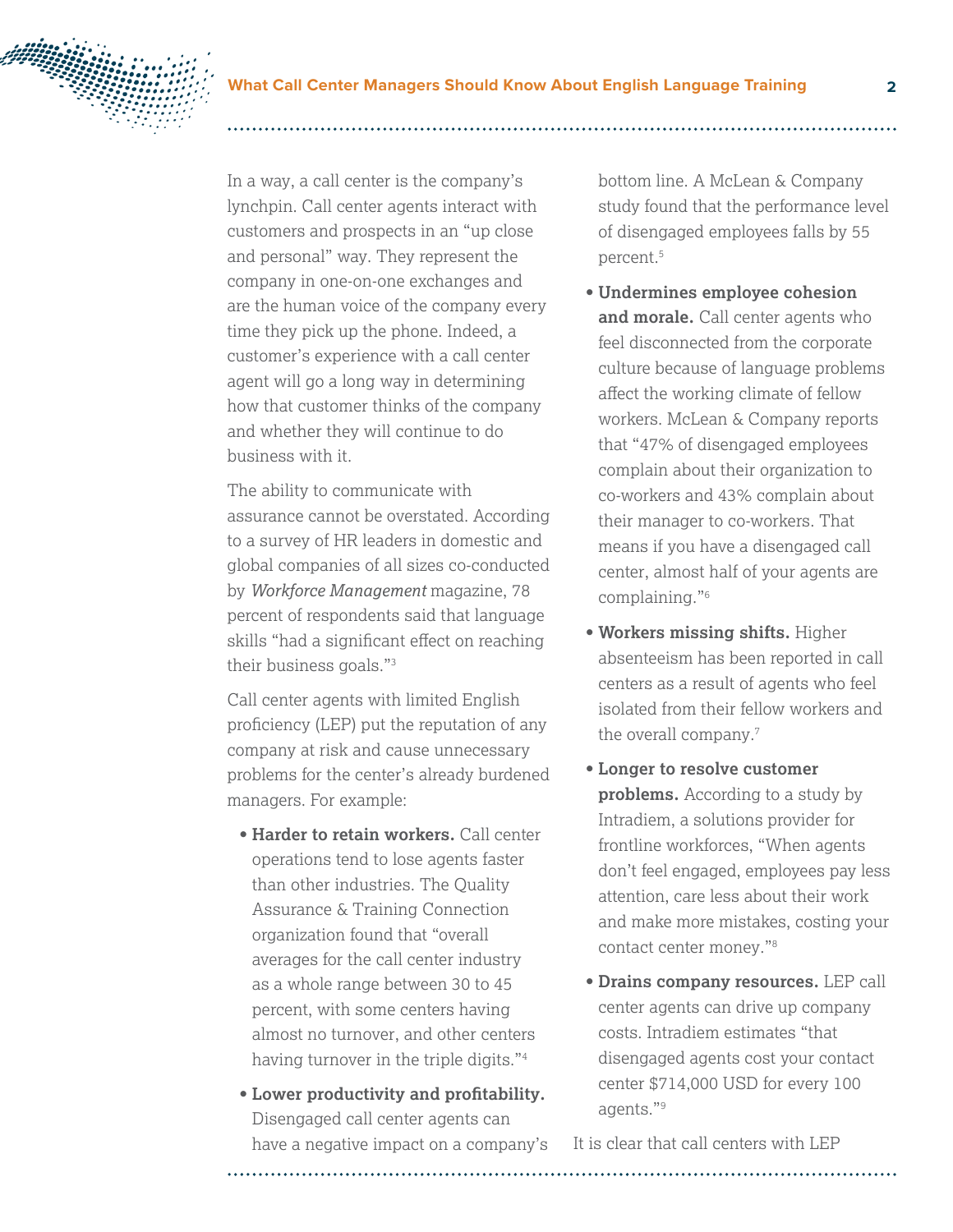

workers can be detrimental to companies in both subtle and measurable ways.

The obvious solution is English language training. But while the solution may be self-evident, the obstacles can be problematic.

## **WORKPLACE BARRIERS TO ENGLISH LANGUAGE TRAINING**

It has been established that call centers routinely employ LEP agents to resolve customer issues.

And it has been shown that these agents can jeopardize the reputation, productivity, and profitability of American companies due to poor English language skills.

To overcome these challenges, ESL agents must improve their communication proficiency.

## *Expecting call centers agents to get English language training by themselves is unrealistic.*

So the next logical question is: who should provide that training?

Now, some companies might believe that it is up to ESL workers themselves to seek out training on their own. After all, they should take charge of their own careers. They are responsible for coming to the workplace with marketable skills intact and ready to go.

There are certainly merits to this case. Upon closer examination, however, it becomes plain to see that expecting call centers agents to get English language training by themselves is unrealistic.

The obstacles that the ESL workforce faces in this pursuit include:

- **Not enough time.** ESL workers are simply stretched thin with current commitments that make it impossible to further their education. According to the Workplace Management magazine survey of HR leaders, "The most frequently cited barrier to success with language learning was employee workload…. Employees were simply too busy to complete training, even when the need was clear."<sup>10</sup>
- **Outside obligations.** ESL workers are often saddled with personal and family responsibilities that prevent any chance of improving their own skills.
- **Inconvenient class schedules.** A Brookings Institute report found that even when ESL workers had access to adult education classes, class schedules often conflicted with their work schedule.11
- **High demand and low supply of adult education.** The benefits of adult classes are well established, but this popularity could also be undermining the efforts of ESL workers to attend them. Many adult education classes have waiting lists that extend far into the future.12
- **Inconsistent classroom quality.**  Through no fault of their own, adult education classes are limited in resources, class materials, and teachers. EdSurge, an online resource that covers education and technology,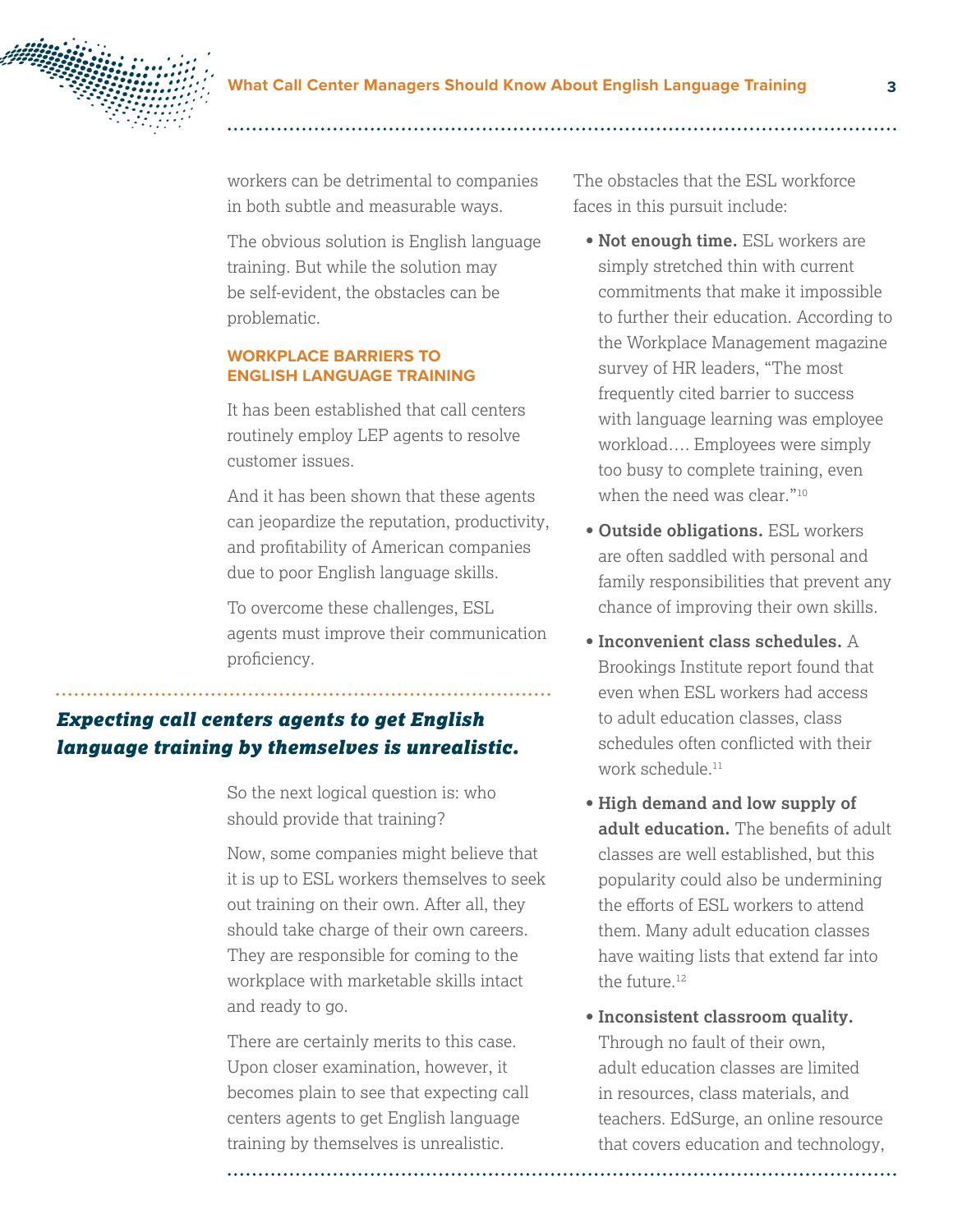

found that some adult education courses were handicapped by below average teachers, materials, and training, providing an uneven learning experience.<sup>13</sup>

Given these realities, it is clear that ESL workers cannot solve the problem of improving their English skills on their own. Another approach is needed.

But to what end? After all, what practical benefits does a trained ESL workforce bring to call centers and the businesses behind them?

## **WHAT A TRAINED ESL WORKFORCE CAN DELIVER**

It's natural for companies to want their workers to be trained and competent in their duties. When it comes to language training, however, the push for high levels of proficiency is not always there. If ESL workers can handle their calls "well enough," why bother sharpening their skills?

Indeed, this attitude extends to some workers, too. McLean & Company reports that "49% of disengaged employees perform at the level of do what it takes to not get fired."<sup>14</sup>

While that attitude and mentality may exist in some quarters, call centers that invest the time and resources in English language training for their ESL workers come out far ahead.

In practical terms, consider the benefits that a trained ESL workforce provides:

**• More responsive customer service.**

Call center agents who can handle customer calls efficiently add to the company's overall profits. A survey by Gallup reports "that companies with higher employee engagement score 10% higher on key customer service metrics."15

- **Stronger engagement.** ESL workers who can speak and communicate easily with fellow workers will naturally develop strong bonds of camaraderie and mutual support where all their efforts are appreciated and recognized.
- **Effective customer service.** Call center agents with a comfortable command of English will feel more empowered when they deal with customer calls.
- **Greater collaboration.** According to a survey from the Harvard Business Review, companies where the agents get advice and guidance from their colleagues "actually reduce the risk of…error by 25%."16
- **Higher profit margins.** Well-trained ESL agents who can resolve customer problems promptly can make a measurable impact on the bottom line. According to CSM: The Magazine for Customer Service Managers & Professionals, "Reducing customer defections can boost profits by 25% to 85%."17
- **Increased productivity.** A Gallup research study found that "companies with higher employee engagement have 41% fewer quality defects. While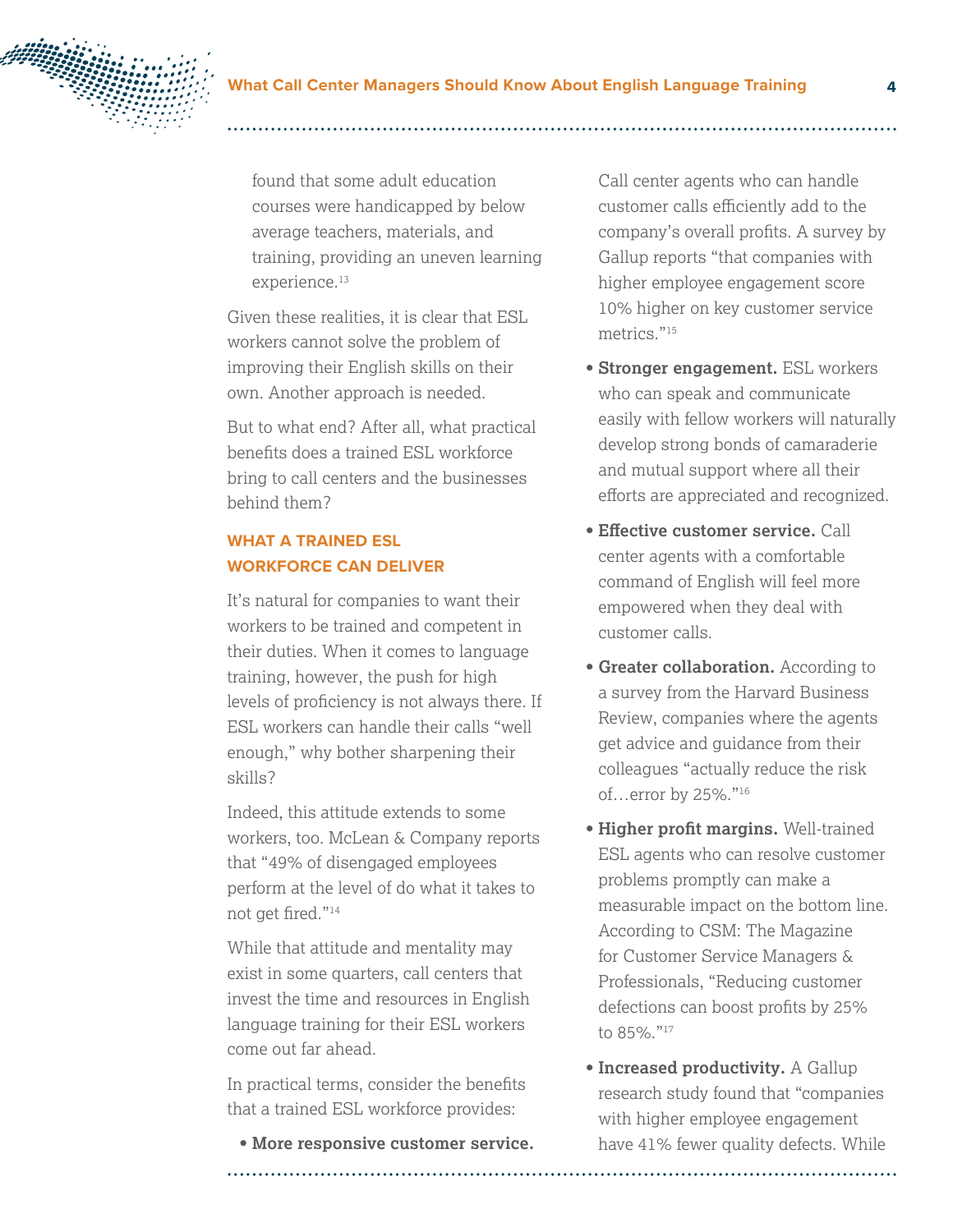

defects apply more to manufacturing or software development, the basic concept holds for the contact center."18

**• Better retention rates.** Call centers that demonstrate an active interest in the careers of their agents by investing in training will find it easier to attract and retain skilled employees, allowing for promotions from within and cutting down on recruiting costs.

Investing in the language training of an ESL workforce empowers call center agents with newfound confidence, improves the efficiency of call centers, motivates the workforce, leads to greater collaboration and involvement, and reduces pressures on call center managers to meet their goals.

Now…what must a language training program offer?

## **THE SOLUTION FOR TRAINING ESL WORKERS**

As this examination of the problems that occur when employing an ESL workforce in the call center industry has shown, addressing the language requirements of call center agents requires flexibility, imagination, and commitment.

To that end, Rosetta Stone offers an array of tools, options, and benefits that meet the specific needs of call center managers and their ESL workforce. For example:

**• Customized English language training.** Call center managers can work with Rosetta Stone to come up with the content and training that fits their particular workforce—allowing

them to tailor instruction to their circumstances.

- **Anytime/anywhere training.** Rosetta Stone lets call center personnel access their training modules on almost any type of digital device, from desktop workstations to mobile devices and portable tablets and computers—giving ESL workers unlimited freedom to practice their language skills whenever and wherever they like, making efficient use of their time.
- **Challenged at just the right levels.**  Rosetta Stone can help call center managers set up individual training programs so each student studies and trains at their own level in a progressive learning environment.
- **Feedback and live tutoring.** ESL workers can access speech-recognition technology, instant speech feedback, and live tutoring that complements learning and increases learner motivation.
- **Greater manager control.** Real-time reporting tools from Rosetta Stone enable managers to keep track of the progress of individual employees and groups for greater accountability, measurement, and analysis.
- **Easier buy-in.** Rosetta Stone provides deliverables, measurements, and metrics that help call center managers make a persuasive case for an investment in and commitment to this language training to all relevant decision-makers.

*the language requirements of call center agents requires flexibility, imagination, and commitment.*

*Addressing*